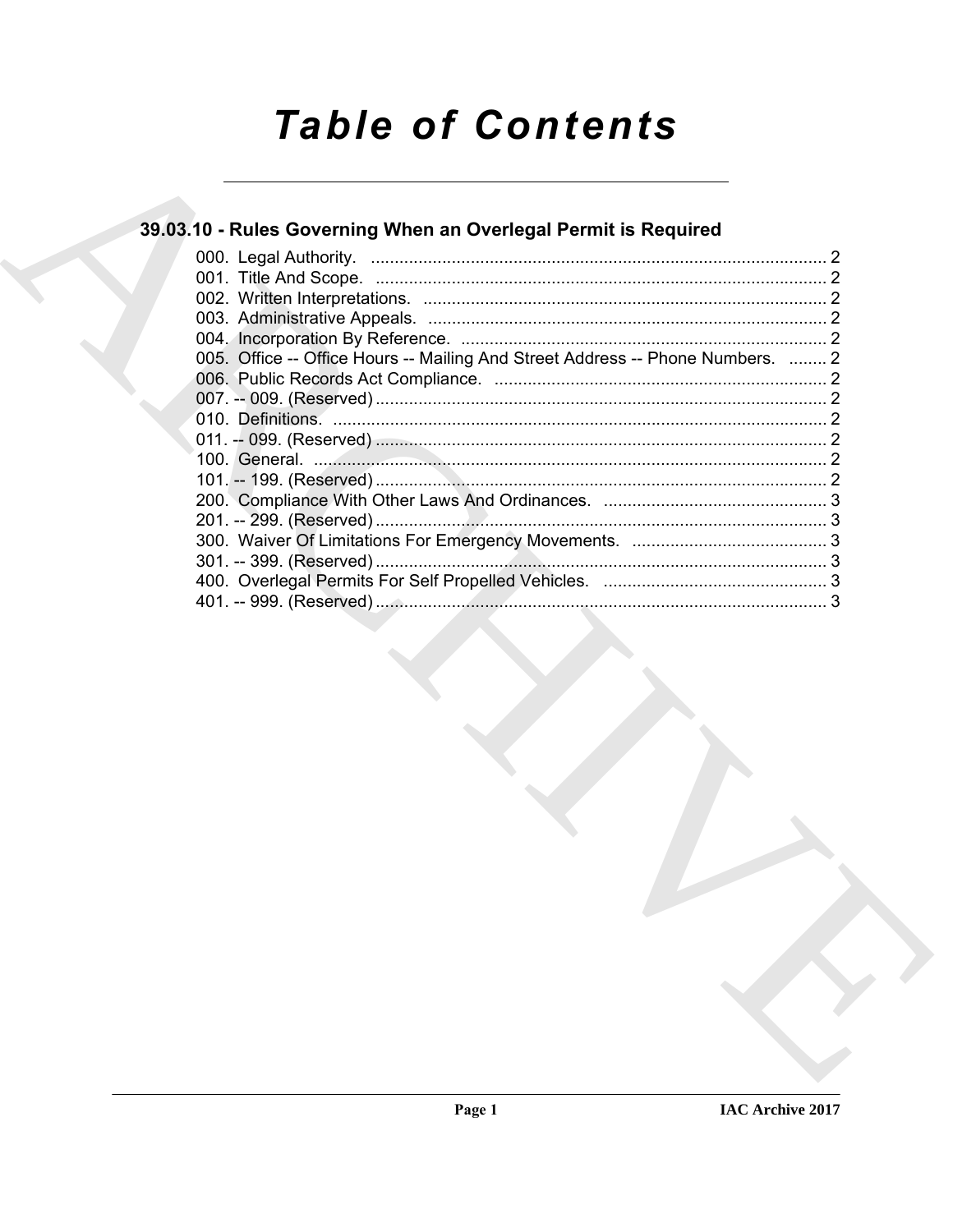#### **IDAPA 39 TITLE 03 CHAPTER 10**

#### **39.03.10 - RULES GOVERNING WHEN AN OVERLEGAL PERMIT IS REQUIRED**

#### <span id="page-1-1"></span><span id="page-1-0"></span>**000. LEGAL AUTHORITY.**

**33.03.10 - RULES OOVERINNO WHEN AN OVERLEGAL PERMIT IS REQUIRED<br>
(III).** HE TAKE AN INTERNATIONAL SURVEY AND ONE IN THE SAME SERVE AND THE TAKE AN INTERNATIONAL SURVEY AND SURVEY AND SURVEY AND SURVEY AND SURVEY AND SURV This rule, governing the movement of vehicles or loads which are in excess of the sizes or weights allowed by Sections 49-1001, 49-1002 or 49-1010, Idaho Code, is adopted under the authority of Sections 40-312 and 49-1004, Idaho Code. (10-2-89)

#### <span id="page-1-2"></span>**001. TITLE AND SCOPE.**

**01. Title**. This rule shall be cited as IDAPA 39.03.10, "Rules Governing When An Overlegal Permit Is Required," IDAPA 39, Title 03, Chapter 10. (4-5-00)

**02. Scope**. This rule lists when an overlegal permit is required and when exemptions and temporary waivers from obtaining overlegal permits are allowable. (4-5-00)

<span id="page-1-3"></span>**002. WRITTEN INTERPRETATIONS.**

There are no written interpretations for this chapter. (4-2-08)

#### <span id="page-1-4"></span>**003. ADMINISTRATIVE APPEALS.**

Administrative appeals under this chapter shall be governed by the rules of administrative procedure of the attorney general, IDAPA 04.11.01, "Idaho Rules of Administrative Procedure of the Attorney General." (4-2-08)

#### <span id="page-1-5"></span>**004. INCORPORATION BY REFERENCE.**

There are no documents incorporated by reference in this chapter. (4-2-08)

#### <span id="page-1-6"></span>**005. OFFICE -- OFFICE HOURS -- MAILING AND STREET ADDRESS -- PHONE NUMBERS.**

**01. Street and Mailing Address**. The Idaho Transportation Department maintains a central office in Boise at 3311 W State Street with a mailing address of PO Box 7129, Boise ID 83707-1129. (4-2-08)

**02. Office Hours**. Daily office hours are 7:30 a.m. to 5 p.m. Mountain Time except Saturday, Sunday and state holidays. (4-4-13)

**03. Telephone and Fax Numbers**. The central office may be contacted during office hours by phone at 208-334-8420 or by fax at 334-8419. (4-2-08)

#### <span id="page-1-7"></span>**006. PUBLIC RECORDS ACT COMPLIANCE.**

All records associated with this chapter are subject to and in compliance with the Idaho Public Records Act, as set forth in Title 74, Chapter 1, Idaho Code. (4-2-08)

#### <span id="page-1-8"></span>**007. -- 009. (RESERVED)**

#### <span id="page-1-13"></span><span id="page-1-9"></span>**010. DEFINITIONS.**

Refer to IDAPA 39.03.01, "Rules Governing Definitions," for definitions of the terms used in this rule. (4-2-08)

#### <span id="page-1-10"></span>**011. -- 099. (RESERVED)**

#### <span id="page-1-14"></span><span id="page-1-11"></span>**100. GENERAL.**

An overlegal permit, in writing, shall be required for any movement on any completed section of highway under the jurisdiction of the Department by any vehicle or vehicles with non-reducible loads which exceed the allowable weights or sizes established in Sections 49-1001, 49-1002 and 49-1010, Idaho Code. (4-2-08)

#### <span id="page-1-12"></span>**101. -- 199. (RESERVED)**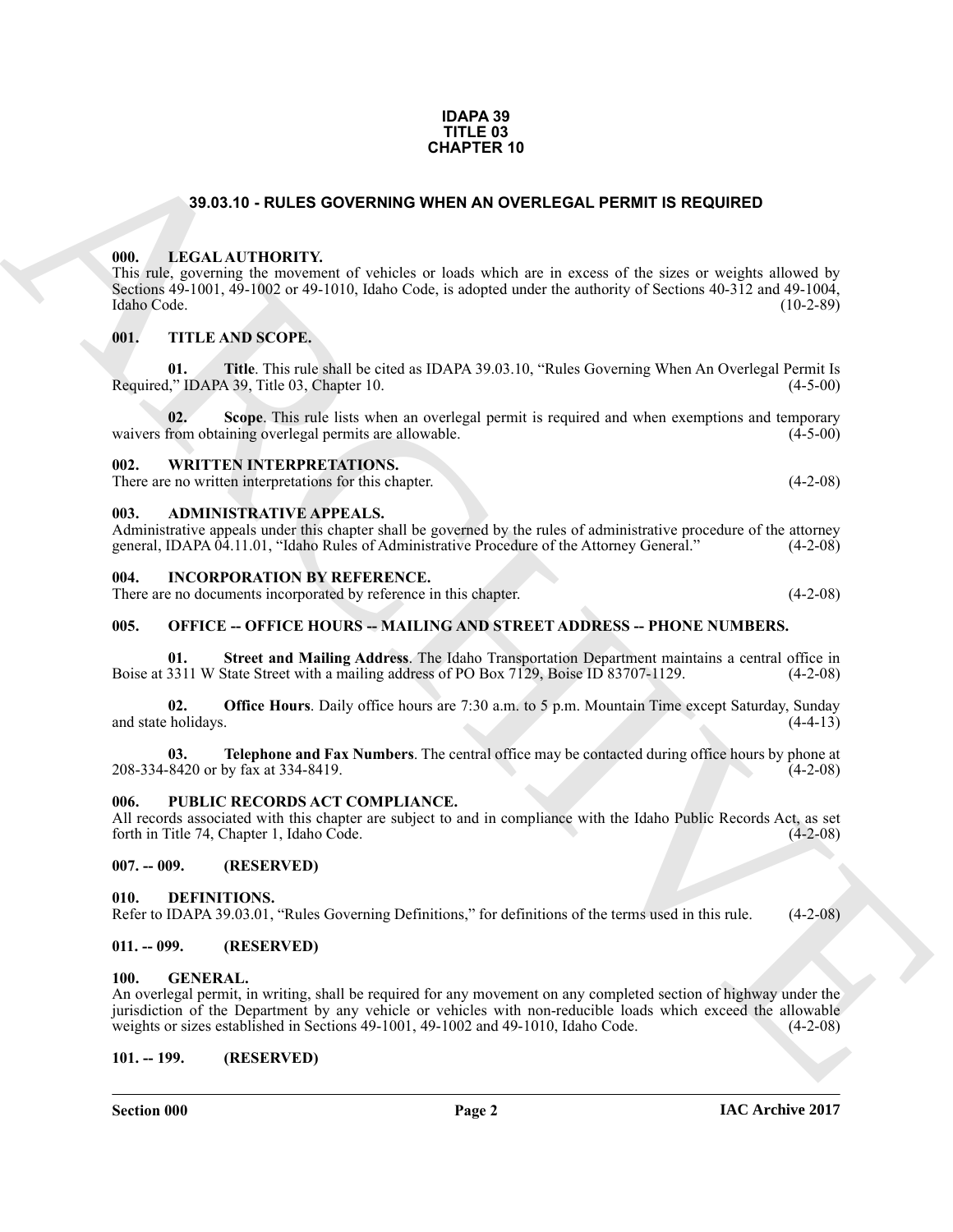#### <span id="page-2-6"></span><span id="page-2-0"></span>**200. COMPLIANCE WITH OTHER LAWS AND ORDINANCES.**

The overlegal permit will be effective only insofar as the Department has authority for its issue and does not release the permittee from complying with other existing laws, local ordinances or resolutions which may govern the movement. (4-5-00) movement.  $(4-5-00)$ 

#### <span id="page-2-1"></span>**201. -- 299. (RESERVED)**

#### <span id="page-2-8"></span><span id="page-2-2"></span>**300. WAIVER OF LIMITATIONS FOR EMERGENCY MOVEMENTS.**

<span id="page-2-13"></span>Notwithstanding other provisions of these rules, the Idaho Transportation Board may waive existing permit policy limitations in the event of an emergency, subject to such limitations or special requirements as the Board may impose. (8-25-94)

State Transportation Department<br>
20. COMPLEMENT CONTINUES CONTINUES CONTINUES CONTINUES CONTINUES CONTINUES CONTINUES CONTINUES CONTINUES CONTINUES CONTINUES CONTINUES CONTINUES CONTINUES CONTINUES CONTINUES CONTINUES CON **01. Military Emergency Affecting National Security**. Any movement by or for a military or other government agency which is in excess of permit policy maximum limits of weight or size or which is otherwise outside established rules must be certified as a military necessity involving national security before receiving any special consideration to provide any waiver of normal permit rules. Certification of military necessity must be made by an official designated as having such authority by the Department of Defense Directory, issued by the Office of the Chief of Transportation, Department of Army. All applications for military emergency movements must be channeled through the Vehicle Size and Weight Specialist, Idaho Transportation Department.

<span id="page-2-10"></span>**02. Emergencies Endangering the Public Health, Safety or Welfare Including but Not Limited to Fire, Flood, or Earthquake**. During an emergency endangering the public health, safety or welfare, there may be an urgent and immediate need for equipment and it will not be in the public interest to require that a overlegal permit be in the vehicle prior to an over legal movement. Verbal approval to proceed without an overlegal permit in the vehicle may be obtained from the Overlegal Permit Office or an Idaho Port-of-Entry. Once the emergency movement is completed, formal application for an Overlegal Permit must be submitted to the Overlegal Permit Office. (4-2-08)

<span id="page-2-11"></span>**03. Emergency Movement of Implements of Husbandry**. It shall be considered an emergency when an implement of husbandry being operated on an official state holiday or a weekend breaks down and a dealer brings replacement equipment to the farmer that exceeds legal height, length and weight. Verbal approval to proceed without an overlegal permit in the vehicle may be obtained from the Overlegal Permit on-call staff. That verbal authorization may include escort vehicle requirements based on the route of travel and dimensions of load. Once the emergency movement is completed, the permittee shall make formal application for a permit to the Overlegal Permit Office on the first working day after the occurrence. (7-21-17)T

<span id="page-2-9"></span>**04. Economic Emergencies**. When a circumstance occurs in which an economic hardship is expected to result due to the application of existing rules or limitations, the Transportation Board may consider a petition for the temporary waiver of those rules or limitations which are perceived as being the cause of such economic hardship. (8-25-94)

<span id="page-2-12"></span>**05. Emergency Movements After Dark or Weekends**. Any overwidth load moving after dark or on weekends on a red coded route of the Pilot/Escort Vehicle and Travel Time Requirements Map must be preceded by an escort vehicle displaying a rotating or flashing amber light to warn other traffic of the presence of the hazard. Any overwidth load moving after dark on black coded routes, if width exceeds ten (10) feet, must also be preceded by such a pilot/escort vehicle. All overwidth loads moved after dark shall have the extreme dimensions marked by lights as required by IDAPA 39.03.12, "Rules Governing Safety Requirements For Overlegal Permits." Self-propelled vehicles utilized to clear the travelway of snow or debris are exempt from the provisions listed in this Subsection.

 $(4-2-08)$ 

#### <span id="page-2-3"></span>**301. -- 399. (RESERVED)**

#### <span id="page-2-7"></span><span id="page-2-4"></span>**400. OVERLEGAL PERMITS FOR SELF PROPELLED VEHICLES.**

Permitted overweight/oversize self propelled vocational vehicles (such as cranes, loaders, motor graders, drills) may haul or tow a motorized vehicle provided that the motorized vehicle or combination of vehicles being towed (trailer and motorized vehicle) does not exceed eight thousand (8,000) pounds and the motorized vehicle is used solely for return trip after delivery of the permitted vehicle. (4-11-15)

<span id="page-2-5"></span>**401. -- 999. (RESERVED)**

**Section 200 Page 3**